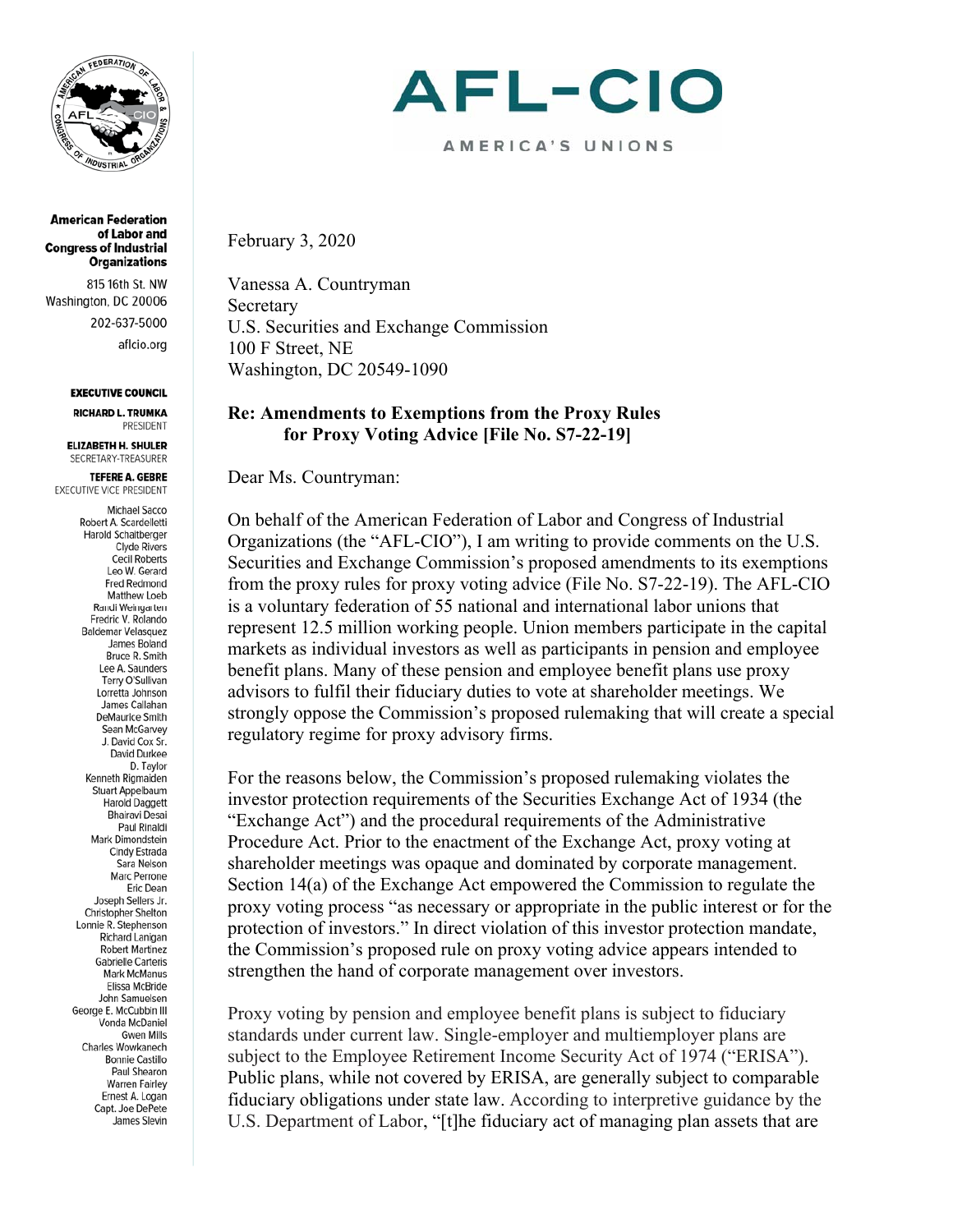shares of corporate stock includes the voting of proxies appurtenant to those shares of stock." Moreover, ERISA requires that these plan assets be managed in accordance with the "prudent expert" standard of care.<sup>1</sup> This proxy voting authority can be delegated to a plan's investment advisor or it can be retained by a plan's trustee or named fiduciary. Fiduciary duty requires that "in voting proxies, the responsible fiduciary consider those factors that may affect the value of the plan's investment and not subordinate the interests of the participants and beneficiaries in their retirement income to unrelated objectives."<sup>2</sup>

### **Proposed Codification of the Commission's Interpretation of "Solicitation"**

The Commission's proposed revision of its definition of a "solicitation" is arbitrary and capricious because it purports to include entities as "proxy voting advice businesses" whose business practices do not otherwise constitute a solicitation within the meaning of the Securities Exchange Act of 1934. Section 14(a) of the Exchange Act gives the Commission authority to "prescribe as necessary or appropriate in the public interest or for the protection of investors, to solicit or to permit the use of his name to solicit any proxy or consent or authorization in respect of any security." The Commission's longstanding Rule 14a-1(l) defines a solicitation to include any "communication to security holders under circumstances reasonably calculated to result in the procurement, execution, or revocation of a proxy."

The Commission's August 2019 Interpretation and Guidance Regarding the Applicability of the Proxy Rules to Proxy Voting Advice takes the position that the provision of proxy voting recommendations to clients is a form of a proxy solicitation. To support this view, the Commission's guidance states:

"The fact that proxy advisory firms typically provide their recommendations shortly before a shareholder meeting further enhances the likelihood that the recommendations are designed to and will influence the final stages of the investment advisers' decision-making process on voting determinations."

The Commission's 2019 guidance also notes that these recommendations are "typically transmitted to the client shortly before the meeting to aid the client's voting determination; and it may be a factor in the client's voting determination."<sup>3</sup> The Commission's proposed rulemaking goes beyond the Commission's 2019 guidance to expand the Rule 14a-1(l) definition of what constitutes a solicitation. Specifically, the Commission proposes to establish yet another definition of a proxy solicitation to include any:

"person that markets its expertise as a provider of such proxy voting advice, separately from other forms of investment advice, and sells such proxy voting advice for a fee."

 1 ERISA § 404(a), 29 U.S.C. § 1104(a).

<sup>&</sup>lt;sup>2</sup> Interpretive Bulletin Relating to the Exercise of Shareholder Rights and Written Statements of Investment Policy, including Proxy Voting Policies or Guidelines, U.S. Department of Labor, No. 2016-01, 29 C.F.R. §2509.2016-01. *See also* Field Assistance Bulletin No. 2018-01, U.S. Department of Labor, April 23, 2018.

<sup>&</sup>lt;sup>3</sup> Commission Guidance Regarding Proxy Voting Responsibilities of Investment Advisers, U.S. Securities and Exchange Commission, Release No. IA-5325 (Aug. 21, 2019) [84 FR 47420 (Sept. 10, 2019)].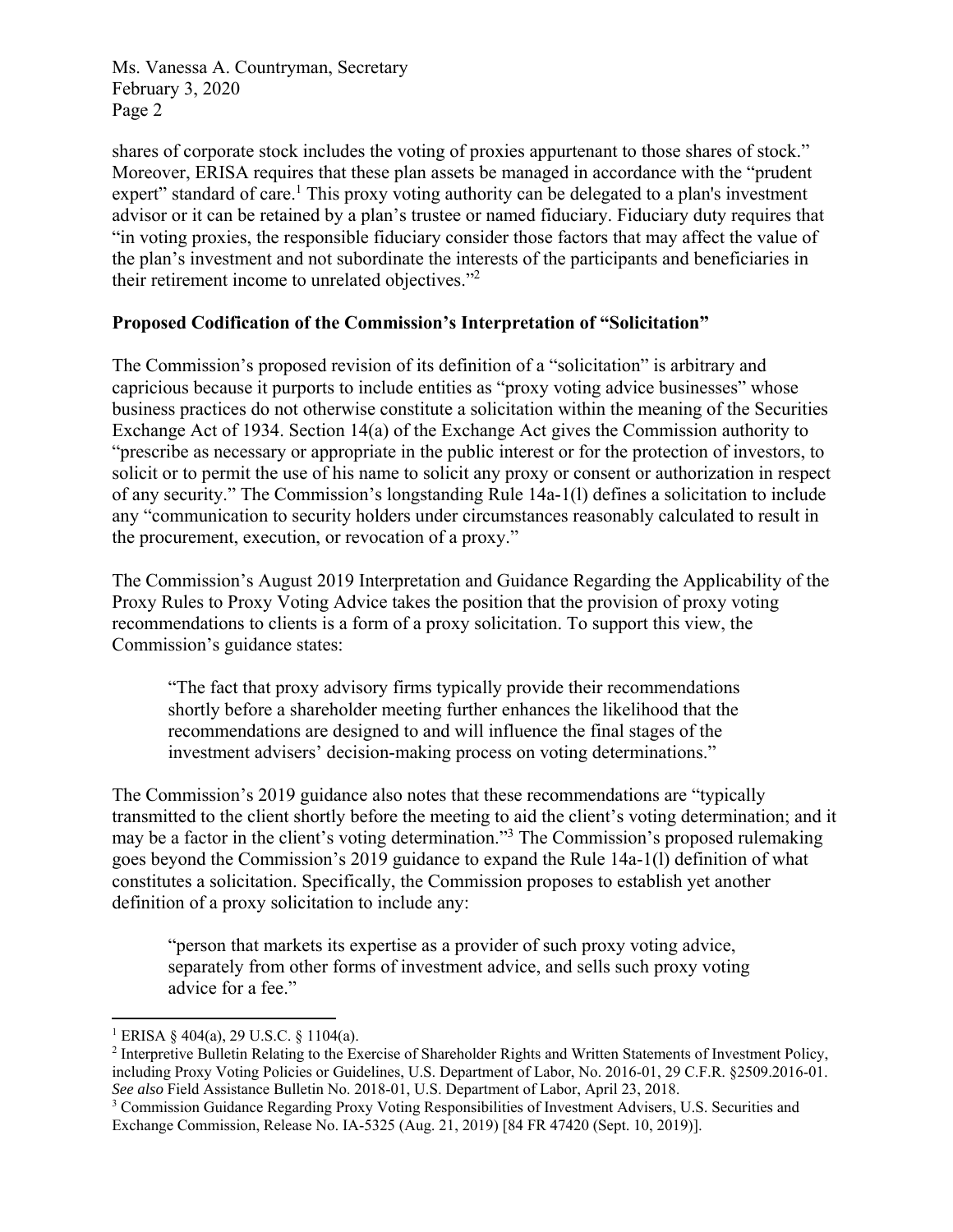Under this new expanded definition, entities that sell proxy voting advice for a fee will be subject to the Commission's proposed regulations even if these entities do not provide recommendations or research in advance of shareholder meetings. It appears that the Commission intends for the proposed rules to apply to any entity who serves as a proxy voting agent for their clients if the entity markets its expertise as a provider of such proxy voting advice.

Notably, the proposed rulemaking includes the registered investment advisors Segal Marco Advisors and Proxy Vote Plus in its categorization of proxy voting advice businesses. But unlike Institutional Shareholder Services, Glass Lewis, or Egan-Jones, these two firms do not make a recommendation – or issue any advice or report – in the sense intended by the proposed rule or the 2019 guidance. Rather, they serve as proxy voting agents, acting as fiduciaries to cast votes for pension and employee benefit plans who have delegated proxy voting authority to these firms as permitted by ERISA. Both Segal Marco Advisors and Proxy Vote Plus vote proxies on behalf of their clients. Segal Marco Advisors supplements its own proxy voting decision-making with purchased research, whereas Proxy Vote Plus relies on proxy statements and other publicly available information. They provide their clients with documentation of the votes cast, including an explanatory rationale after the vote is cast. They do not create research reports or generally communicate their voting intentions to their clients before the votes are cast.

The proxy voting fiduciary services that pension and employee benefit plans obtain from Segal Marco Advisors and Proxy Vote Plus are directly analogous to the proxy voting of shares held by mutual funds by registered investment management companies. Like pension and employee benefit plans, mutual funds have boards of trustees that contract with service providers for investment advice including proxy voting. Proxy votes for shares held by mutual funds are cast by the registered investment management company that is hired to manage the mutual fund's assets. The proxy voting services of Segal Marco Advisors and Proxy Vote Plus are identical to the proxy voting services of registered investment management companies, although proxy voting agents are more likely to price their proxy voting services separately and registered investment management companies typically do not segregate pricing for proxy voting. This is an arbitrary distinction that should not be the basis of a new regulatory regime.

Indeed, even the Commission's proposing release appears ambivalent on whether it intends to include proxy voting agents within the scope of its proposal or not. In places, the Commission singles out Segal Marco Advisors and Proxy Vote Plus by name, but not other proxy voting fiduciaries. Importantly, the release counts Segal Marco Advisors and Proxy Vote Plus – but not others – in its economic analysis. It is difficult for commenters to respond to either the proposal or the Commission's economic analysis, when it is so unclear whether certain entities would be affected or not. We believe moving forward without clarifying the proposed scope of the rule – and seeking comment – would be inappropriate, and the resulting rule would be arbitrary. Moreover, we question the Commission's authority – under Section 14(a) of the Exchange Act and the compelled speech protections of the First Amendment – to require these firms to write reports for the purpose of enforcing a pre-review by the subject companies. We also believe that allowing companies to pre-review the proxy voting determinations of Segal Marco Advisors and Proxy Vote Plus will create legal conflicts with ERISA's fiduciary requirements.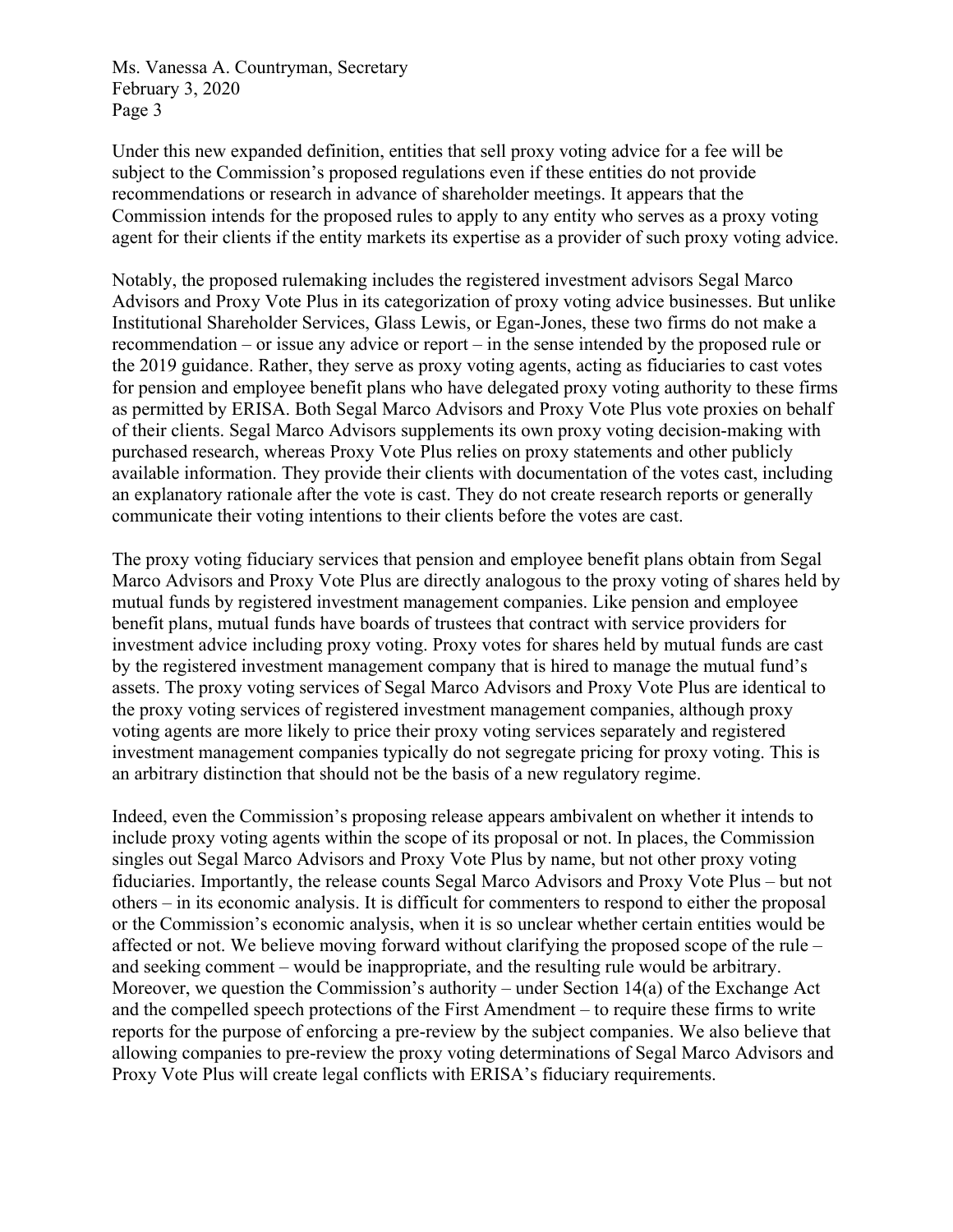The Commission's proposed rulemaking does not appear to consider the material differences between proxy voting agents such as Segal Marco Advisors and Proxy Vote Plus, and the proxy voting advisors of Institutional Shareholder Services, Glass Lewis, and Egan-Jones. The Commission's proposed rule contemplates that all proxy voting advice businesses will be required to share their research report recommendations with companies. Segal Marco Advisors and Proxy Vote Plus do not make recommendations, much less provide reports on recommendations. This pre-review requirement will create radical and costly changes to the business practices of proxy voting agents, costs that will be borne by pension and employee benefit plans and were not considered in the Commission's economic analysis. Should the Commission move forward with its rulemaking, we strongly urge the Commission to exempt proxy voting agents such as Segal Marco Advisors and Proxy Vote Plus from its final rule.

### **Registrants' and Other Soliciting Persons' Review of Proxy Voting Advice and Response**

We oppose the Commission's proposed amendments to Rule 14a-2(b) that will give companies an overly intrusive opportunity to pre-review proxy voting advice before it is even issued to the clients who paid for the advice. This requirement is in direct conflict with the investor protection requirements of Exchange Act Section 14(a). Inexplicably, the Commission does not propose to give the proponents of shareholder proposals under Rule 14a-8 the same opportunity to prereview proxy voting advice. The Commission proposes to give companies up to five business days to review and provide feedback on preliminary proxy voting advice. Companies will then have a second opportunity to review the final proxy voting advice in order to decide whether to provide a written response that will be required to be distributed by proxy advisors. Altogether, the dissemination of proxy voting advice may be delayed for up to seven business days as a result of these onerous pre-review requirements. This delay will create undue burdens on investors who rely on proxy voting advice to vote on thousands of shareholder meetings that are customarily held over a compressed time period during the spring proxy season.

The Commission has not made any showing of factual errors or methodological weaknesses in proxy voting advice need correction by companies before it is distributed to clients. The proposed rulemaking's economic analysis found fewer than 100 additional soliciting materials per year on EDGAR in 2016, 2017, or 2018. These company responses represent less than 1 percent of the thousands of U.S. company annual meetings that are covered by proxy voting advisors. Even if one assumes that these responses are to correct factual errors, this asserted error rate is entirely inconsequential and does not establish a need for the proposed rulemaking. Moreover, the majority of these company responses to proxy advisor recommendations fall into the category of a differences of opinion or policy disputes, not factual errors. Perhaps unsurprisingly, companies view their recommendations on how shareholders should vote to be infallible. But proxy voting advice businesses owe a duty of loyalty to their clients, not to the managers of the companies that their clients invest in. Compelling proxy advisors to obtain prereview of their proxy recommendations is an Orwellian solution to a nonexistent problem.

Of even greater concern to the proxy process is that allowing the pre-review of proxy voting advice by companies will undermine the independence of proxy voting advice. Page 45 of the proposed rulemaking explains that the amendments are intended to provide companies with the opportunity to review and provide feedback on "disagreements with the proxy voting advice,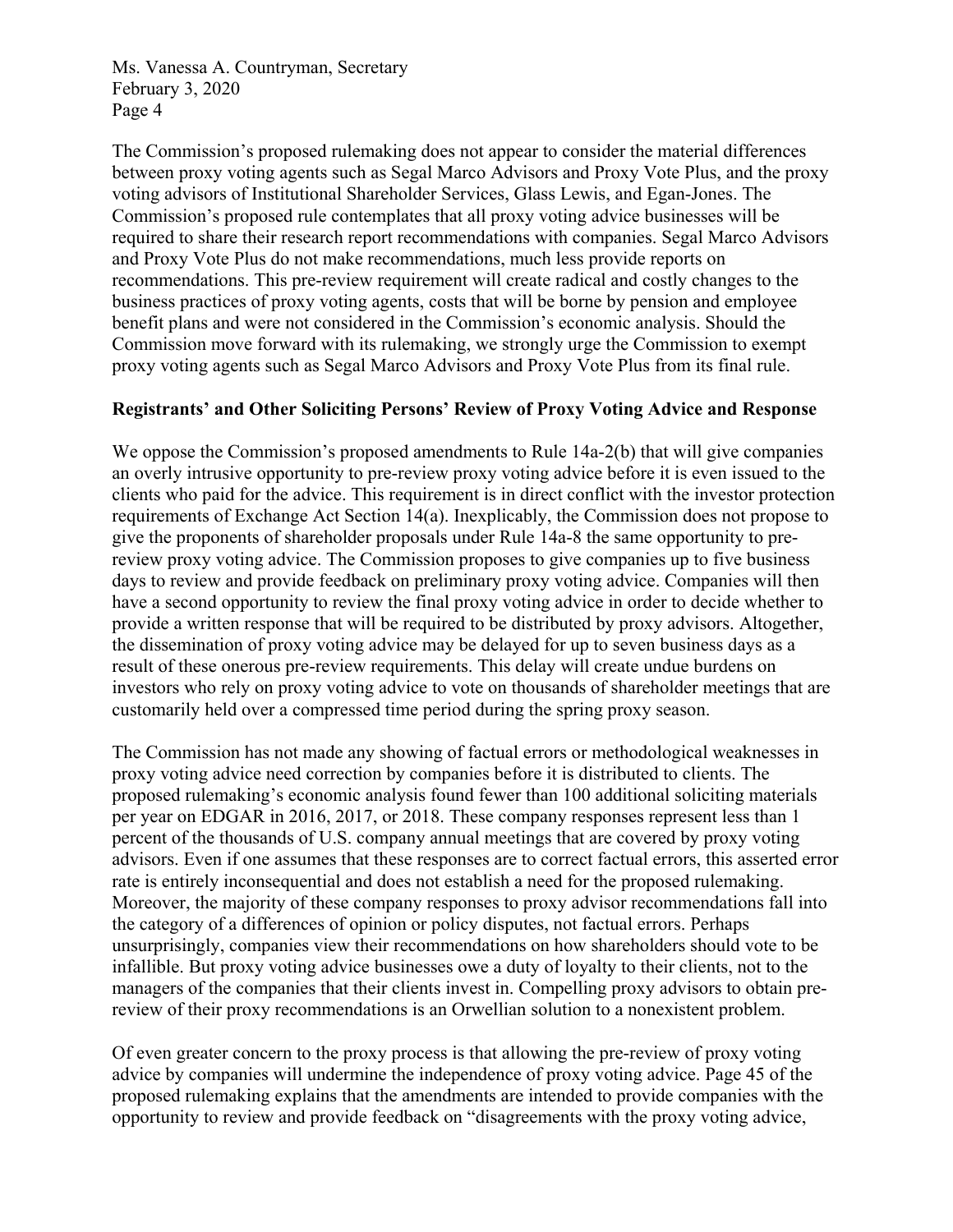whether factual, methodological or otherwise." The purpose of the "final notice" requirement is to give the company an opportunity to ascertain whether the proxy advisor has "incorporated their feedback" in their advice (page 114) and, if not, to force the proxy advisor to include a digital hyperlink to the company's rebuttal "in the voting advice delivered to clients" (pages 48- 49). The release acknowledges the disruption this will cause to proxy advisors, and its attempt to justify the disruption makes clear that the intent of the process is not to promote accuracy but rather so companies can force their views to be included in the proxy advisors' advice:

"Providing only the review and feedback period would reduce the potential disruptions for proxy voting advice businesses associated with the proposed engagement procedures. However, limiting registrants and other soliciting persons to the review and feedback period, with no subsequent final notice of voting advice also would make it difficult for them to know whether proxy voting advice businesses had incorporated their feedback prior to disseminating their proxy voting advice to clients" (page 144).

We believe these pre-review requirements will chill the expression of proxy voting advice that does not agree with management's opinions. The Commission's August 2019 guidance asserts that companies that disagree with proxy advisors' "opinions" and "beliefs" may sue them under Section 14a-9. Allowing companies to pre-review the voting advice of proxy advisors will provide corporate management with a government-sanctioned opportunity to pressure proxy voting analysts who recommend votes against management.

The Commission's own enforcement actions involving conflicts of interest between stock analyst research and investment banking illustrate the dangers of providing companies with a pre-review opportunity of proxy voting advice.<sup>4</sup> Neither the Commission nor any SRO has every required stock or financial analysts to clear or even provide drafts of reports to the subject companies. Indeed, FINRA has explained that its research analyst rules "prohibit certain conduct where the conflicts are considered too pronounced to be cured by disclosure."5 One of these rules is FINRA Rule 2241, which addressed the potential for manipulation of stock analyst recommendations when draft analyst reports are shared with subject companies. FINRA Rule 2241 *prohibits* the prepublication review of research reports by subject companies for purposes other than verification of facts, and even then requires strict controls to shield the analyst and the report from management influence. Prior to adoption of this FINRA rule, stock analyst research was routinely embellished to cast favorable light on the investment banking clients of Wall Street firms. Requiring that proxy voting advice be previewed by companies will create the exact same pressures on proxy voting analysts and *inject* conflicts of interest into proxy advice, contrary to the Commission's stated goal, and causing a market failure where there was none.

The Commission also fails to consider the harmful effect on competition that its proposed rules will have on the proxy voting advice industry. The Commission's proposed rule will require that

<sup>&</sup>lt;sup>4</sup> Press Release, "Ten of Nation's Top Investment Firms Settle Enforcement Actions Involving Conflicts of Interest Between Research and Investment Banking," U.S. Securities and Exchange Commission et.al., April 28, 2003. "Research Analyst Rules," FINRA, *available at* https://www.finra.org/rules-guidance/key-topics/research-analystrules.